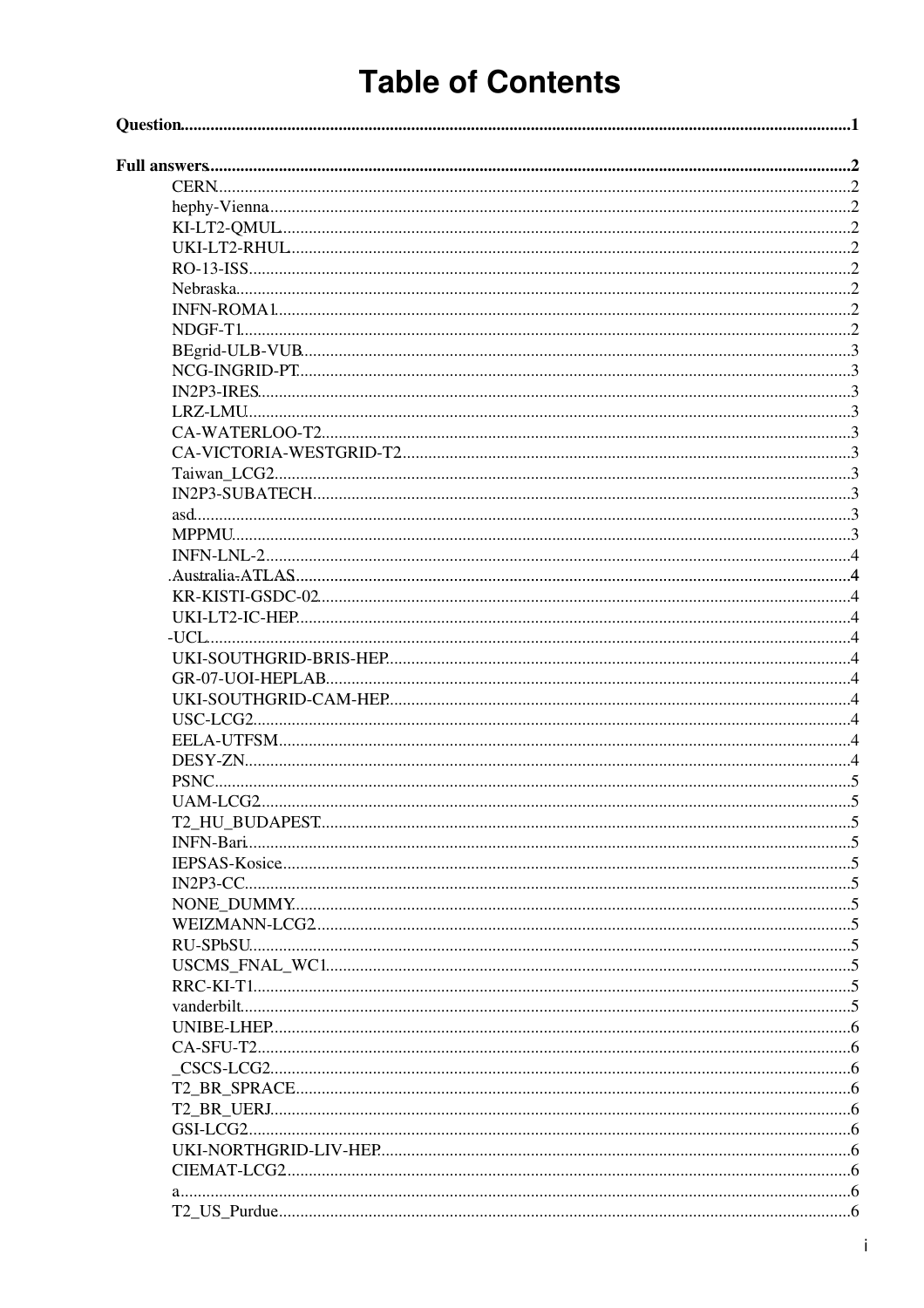# **Table of Contents**

| <b>Full answers</b> |  |
|---------------------|--|
|                     |  |
|                     |  |
|                     |  |
|                     |  |
|                     |  |
|                     |  |
|                     |  |
|                     |  |
|                     |  |
|                     |  |
|                     |  |
|                     |  |
|                     |  |
|                     |  |
|                     |  |
|                     |  |
|                     |  |
|                     |  |
|                     |  |
|                     |  |
|                     |  |
|                     |  |
|                     |  |
|                     |  |
|                     |  |
|                     |  |
|                     |  |
|                     |  |
|                     |  |
|                     |  |
|                     |  |
|                     |  |
|                     |  |
|                     |  |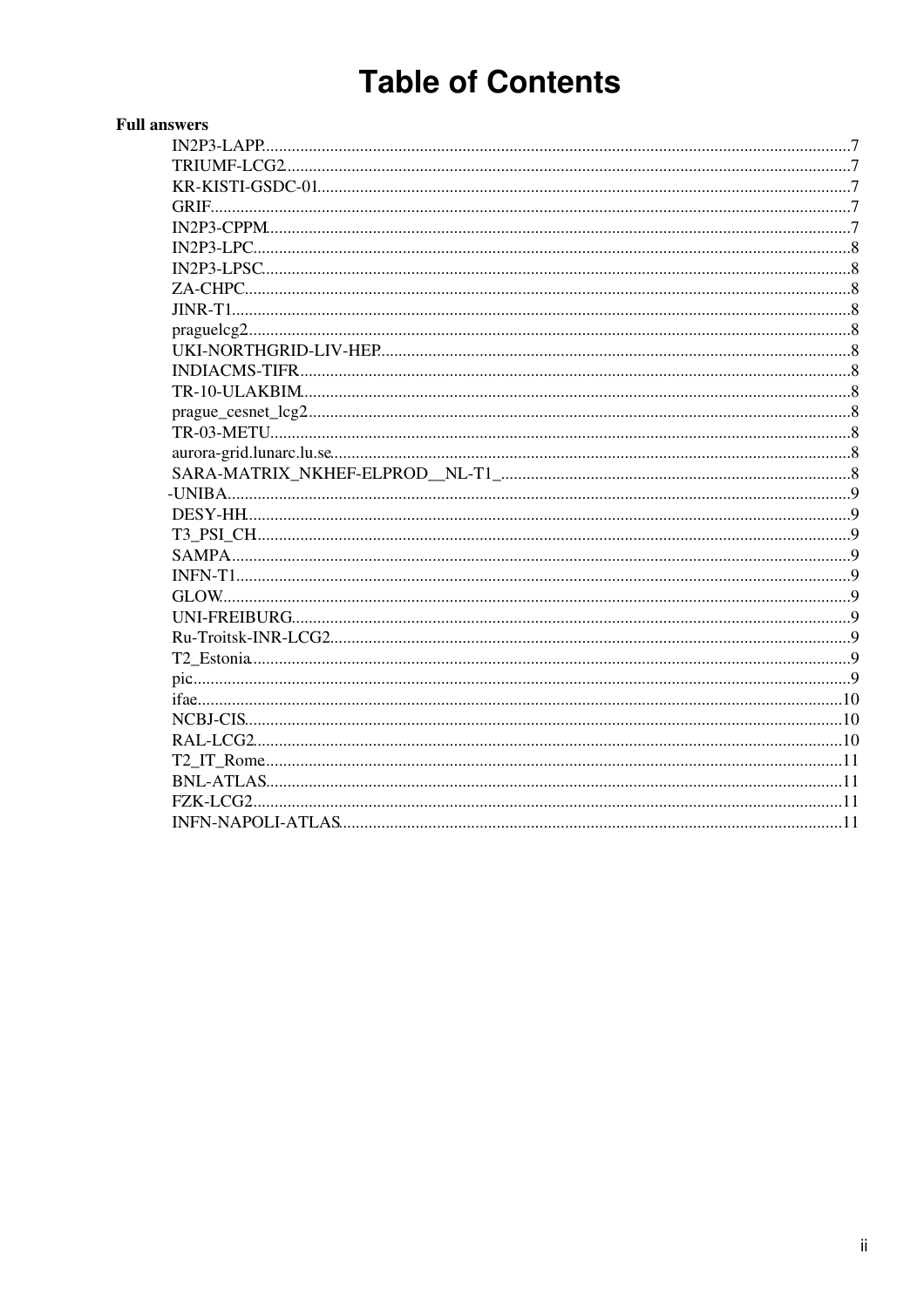## <span id="page-2-0"></span>**Question**

Question 5. A storage option that is currently being explored is so called storage less sites. These are sites that provide no reliable, permanent storage for data. However, they may provide some storage in the form of an autonomous cache, as an optimization. Are you aware of features that are currently missing in the storage stack that you would find useful, either as a site offering traditional storage, or as a site adopting the storage-less model?Do you believe that deploying an autonomous cache would be feasible and would save you money or support effort?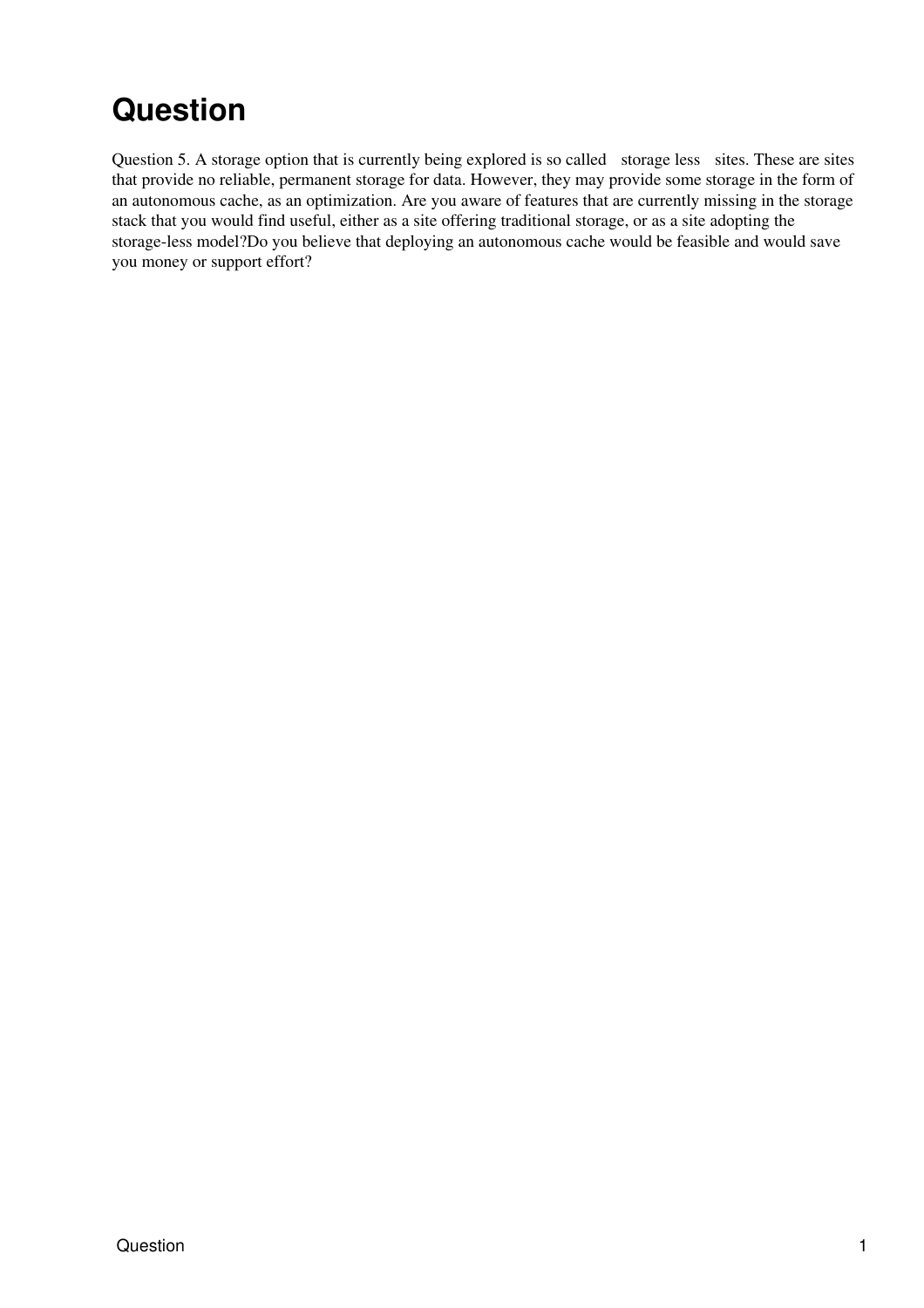## <span id="page-3-0"></span>**Full answers**

## <span id="page-3-1"></span>**CERN**

n/a

## <span id="page-3-2"></span>**hephy-Vienna**

We would not gain from a storageless effort. While we run a grid site, the support for the local physics community is paramount. They need a permanent storage to store their data. If the storage allocated for the experiments is maintained by some caching algorithm, it would be fine with us.

### <span id="page-3-3"></span>**KI-LT2-QMUL**

Our site is expected to help support the storage requirements of storage less sites. The WAN network connection is important and understanding the network requirements would be very useful.

## <span id="page-3-4"></span>**UKI-LT2-RHUL**

Would definitely be interested in setting up an autonomous cache. It should interface to an underlying POSIX-like system and make use of the direct access to that available on worker nodes so as not to introduce a bottleneck through the cache. The current storage (DPM) and other backend storage options we would use are distributed across many servers to achieve the required throughput. A service that is simpler to install and configure than DPM would require less effort. DPM seems to have a lot of major upgrades which take a lot of time and effort. Apart from that it is fairly low effort to run.

## <span id="page-3-5"></span>**RO-13-ISS**

For ALICE usage a cache would not make sense

#### <span id="page-3-6"></span>**Nebraska**

Deploying an autonomous cache may benefit us in allowing us to reduce replication factors and thus grow our effective storage size without cost. Deploying a subset of our storage as a cache is a likely move soon but we cannot do that without interactions and approvals from our VO (CMS).

#### <span id="page-3-7"></span>**INFN-ROMA1**

At the current level of integration of services, implementing a cache in the storage stack in our site would not save significant effort, as the bulk of the work is coming from non-grid usage.

#### <span id="page-3-8"></span>**NDGF-T1**

Lack of support from the experiments other than ATLAS for running with just cache and no local storage system. We already run ATLAS computing on some sites in this fashion.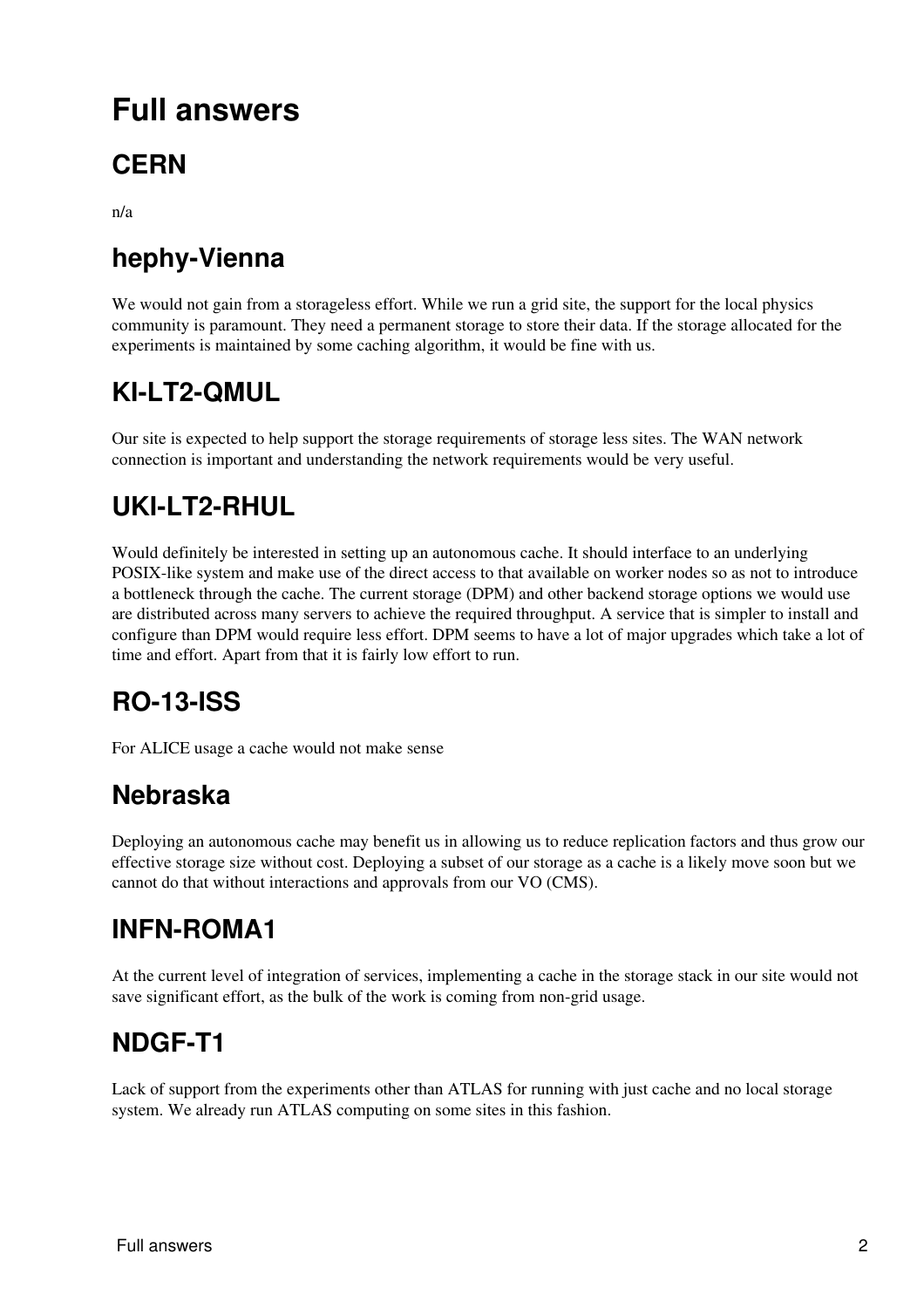### <span id="page-4-0"></span>**BEgrid-ULB-VUB**

We have a big mass storage dedicated to CMS, but also to some smaller experiments, for some of which we act as T0, so we will never go storage-less. Our users require a big amount of that storage too, that have helped them a lot. For storage-less sites, as AAA model advocated by CMS, bandwidth of other sites are taxed, which is a way to deport budgets on other sites that then have to accommodate the increase in WAN. We have seen this for the past few months with sometimes large xrootd requests coming from outside.

## <span id="page-4-1"></span>**NCG-INGRID-PT**

Might be feasible but it will not save money.

## <span id="page-4-2"></span>**[IN2P3](https://twiki.cern.ch/twiki/bin/view/LCG/IN2P3)-IRES**

Deploying and maintaining the storage requires only few manpower. However, switching to a disk-less site would made for us much more complicated to get funding for the CPU (having a storage gives our center a real added value when dealing with the local funding agencies).

### <span id="page-4-3"></span>**LRZ-LMU**

Yes, autonomous cache would be feasible. It might save some support effort. It will increase storage cost since capacity for primary data must be provided in any case and additional cache storage comes on top.

## <span id="page-4-4"></span>**CA-WATERLOO-T2**

Probably no benefit in our setup as a "cache" would need allocation and dedication to be useful. Over a decade of dcache support so no short/medium term benefit going to another technology at this point either.

## <span id="page-4-5"></span>**CA-VICTORIA-WESTGRID-T2**

Hard to say without knowing more about what such an autonomous cache is. This sounds like a different approach to DDM, but if the infrastructure and storage system run at sites is still the same, it will not simplify or reduce effort. A dCache SE can be marked as a volatile Rucio SE and used like a cache, but that doesn't change anything for the site, you're still running dCache.

## <span id="page-4-6"></span>**Taiwan\_LCG2**

I am not aware of any missing for autonomous cache. And, I do believe deploying autonomous cache would save money and efforts for small sites

### <span id="page-4-7"></span>**[IN2P3](https://twiki.cern.ch/twiki/bin/view/LCG/IN2P3)-SUBATECH**

Would be feasable but would not spare much effort

#### <span id="page-4-8"></span>**asd**

#### <span id="page-4-9"></span>**MPPMU**

no

BEgrid-ULB-VUB 3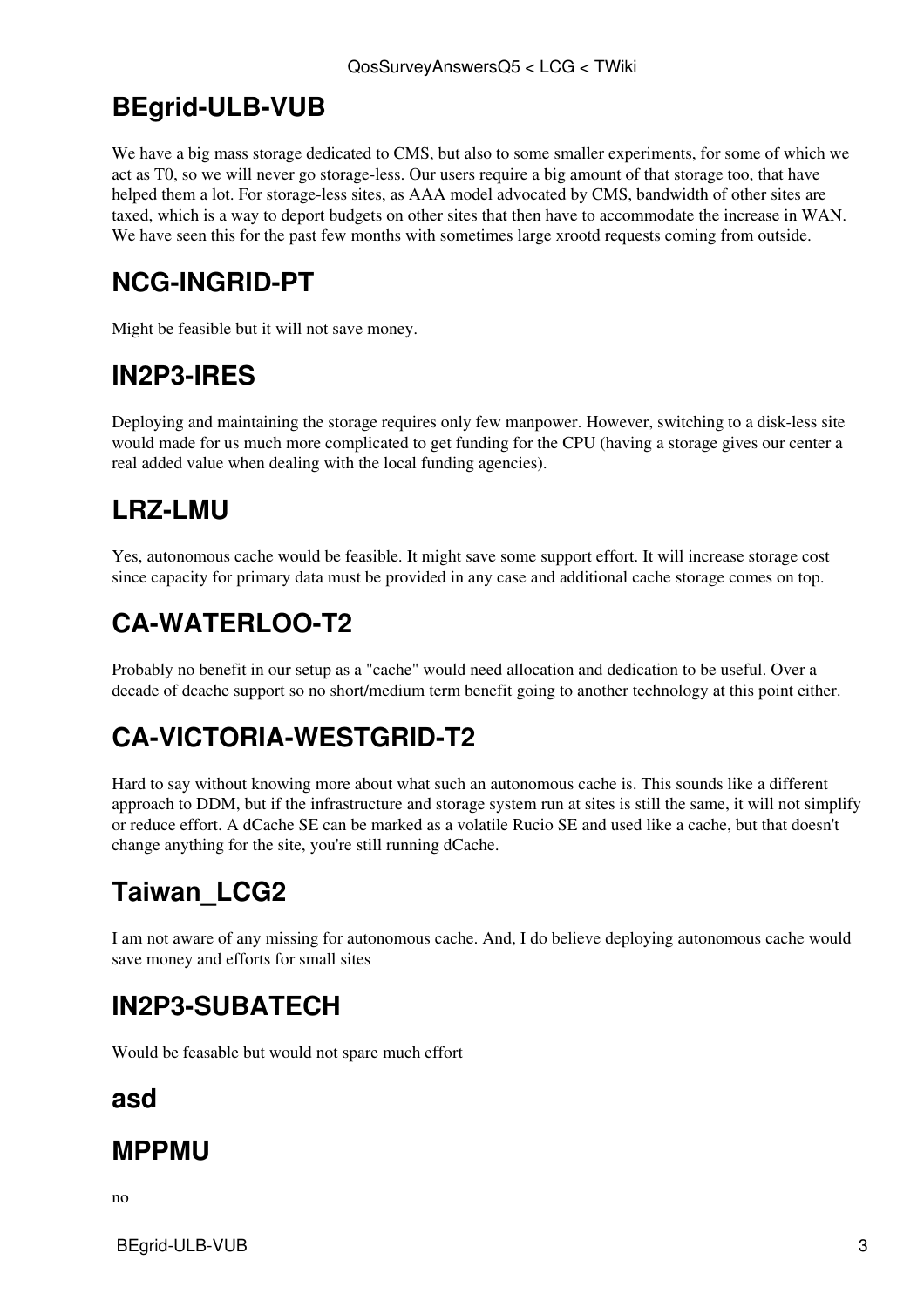### <span id="page-5-0"></span>**INFN-LNL-2**

## <span id="page-5-1"></span>**Australia-ATLAS**

Definitely save money, but our networking to the world could cause higher job latencies

We already use ARC-Cache for >10 years and two other T3 clusters (ARNES, [SiGNET-](https://twiki.cern.ch/twiki/bin/edit/LCG/SiGNET?topicparent=LCG.QosSurveyAnswersQ5;nowysiwyg=1)NSC) are cache only clusters. This mode certainly makes opportunistic resources clusters trivial to use for ATLAS. Depending on the WAN bandwidth, T3 clusters can run full ATLAS workload or they can be throttled to less I/O intensive payloads.

## <span id="page-5-2"></span>**KR-KISTI-GSDC-02**

Of course, I think the labor effort of storage-less sites can be reduced. On our site, quite a few SAS disks became a problem and we were able to replace them. If we replace these disks with SSDs and do not use disks, I think it will be a great help to reduce replacement work. But I do not know for sure about money.

## <span id="page-5-3"></span>**UKI-LT2-IC-HEP**

No.

#### <span id="page-5-4"></span>**-UCL**

## <span id="page-5-5"></span>**UKI-SOUTHGRID-BRIS-HEP**

A light storage element for HDFS - directly using the name nodes for file system information instead of own DB - just checking the permissions for a given path

### <span id="page-5-6"></span>**GR-07-UOI-HEPLAB**

### <span id="page-5-7"></span>**UKI-SOUTHGRID-CAM-HEP**

Planning to move to "storage-less" configuration soon. Autonomous cache feasible and would save some effort (but not enough). Ideal solution to minimise support effort would be true storage-less solution.

## <span id="page-5-8"></span>**USC-LCG2**

 $N<sub>0</sub>$ 

#### <span id="page-5-9"></span>**EELA-UTFSM**

#### <span id="page-5-10"></span>**DESY-ZN**

Not really. To keep the operational costs low at the site, we prefer reliable hardware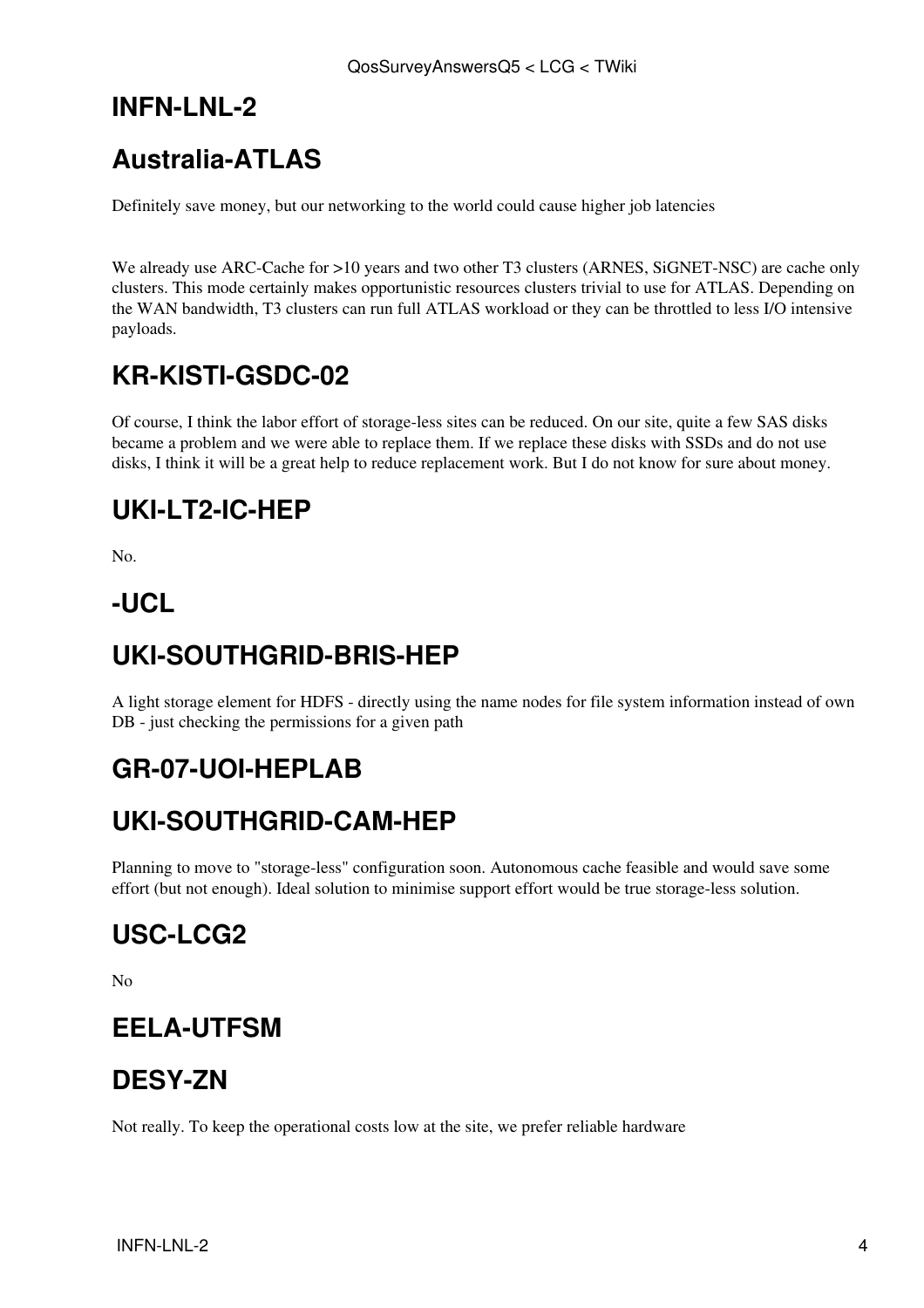## <span id="page-6-0"></span>**PSNC**

YES, believe that deploying an autonomous cache would be feasible and would save FTEs

## <span id="page-6-1"></span>**UAM-LCG2**

## <span id="page-6-2"></span>**T2\_HU\_BUDAPEST**

feasibilty: not sure, savings: yes

#### <span id="page-6-3"></span>**INFN-Bari**

Xrootd and dCache

## <span id="page-6-4"></span>**IEPSAS-Kosice**

I am not aware of features

### <span id="page-6-5"></span>**[IN2P3](https://twiki.cern.ch/twiki/bin/view/LCG/IN2P3)-CC**

As Tier 1, we are definitely not on the way to move to "storage less site". But we agree to said that a feature to do it easily will be useful for some other sites

#### <span id="page-6-6"></span>**NONE\_DUMMY**

blah

#### <span id="page-6-7"></span>**WEIZMANN-LCG2**

We need to have significant local storage for local users.

## <span id="page-6-8"></span>**RU-SPbSU**

maybe

## <span id="page-6-9"></span>**USCMS\_FNAL\_WC1**

Unclear -- possibly for analysis use, most production processing accesses events once & moves on.

### <span id="page-6-10"></span>**RRC-KI-T1**

Mechanism of delivering tasks to data is good enough. Cache for "storage less" sites is data storage too, that should be supported by site.

#### <span id="page-6-11"></span>**vanderbilt**

no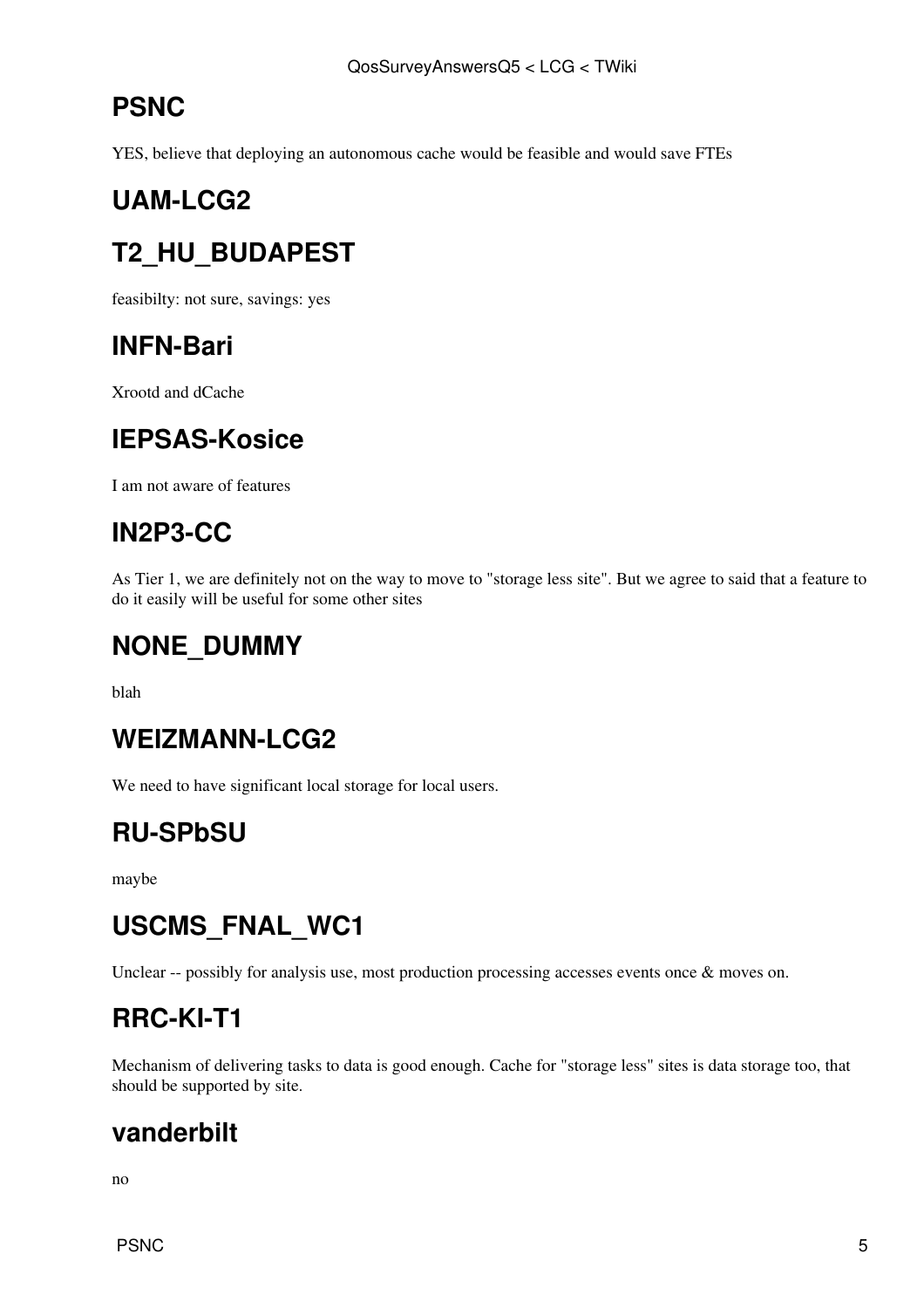### <span id="page-7-0"></span>**UNIBE-LHEP**

using ARC cache for 10 years now. Can work equally with or without local SE

## <span id="page-7-1"></span>**CA-SFU-T2**

not feasible to us

## <span id="page-7-2"></span>**\_CSCS-LCG2**

I'm not aware and have not enough info about the "autonomous cache" to answer

## <span id="page-7-3"></span>**T2\_BR\_SPRACE**

I have no opnion on that.

## <span id="page-7-4"></span>**T2\_BR\_UERJ**

We are not aware of those features.

### <span id="page-7-5"></span>**GSI-LCG2**

An autonomous cache would not save us money or effort (the computing model foresees sending jobs to data anyway).

## <span id="page-7-6"></span>**UKI-NORTHGRID-LIV-HEP**

No idea

### <span id="page-7-7"></span>**CIEMAT-LCG2**

I am not sure if more features would be required to better support the storage-less model, we have not explored caching technologies yet.

If using an autonomous cache meant offering significantly less disk space for CMS, then that would reduce money/effort, since there is less hardware (and fewer hardware types) to buy/maintain. However, much greater reduction in support effort would be achieved if this meant to get rid of a service like dCache, but that might prove difficult, given that it holds data for other non-WLCG communities (even if their total stored data is much lower than that of CMS).

#### <span id="page-7-8"></span>**a**

### <span id="page-7-9"></span>**T2\_US\_Purdue**

Erasure-coding for HDFS would be useful for providing redundancy using fewer disks.

So far we have considered deploying autonomous cache only as a performance enhancer (network bandwidth saver) to our existing traditional storage. We see it as feasible for our site, and even have plans to deploy such cache, for the purposes of improving performance. We do not know if it will save us money or support effort.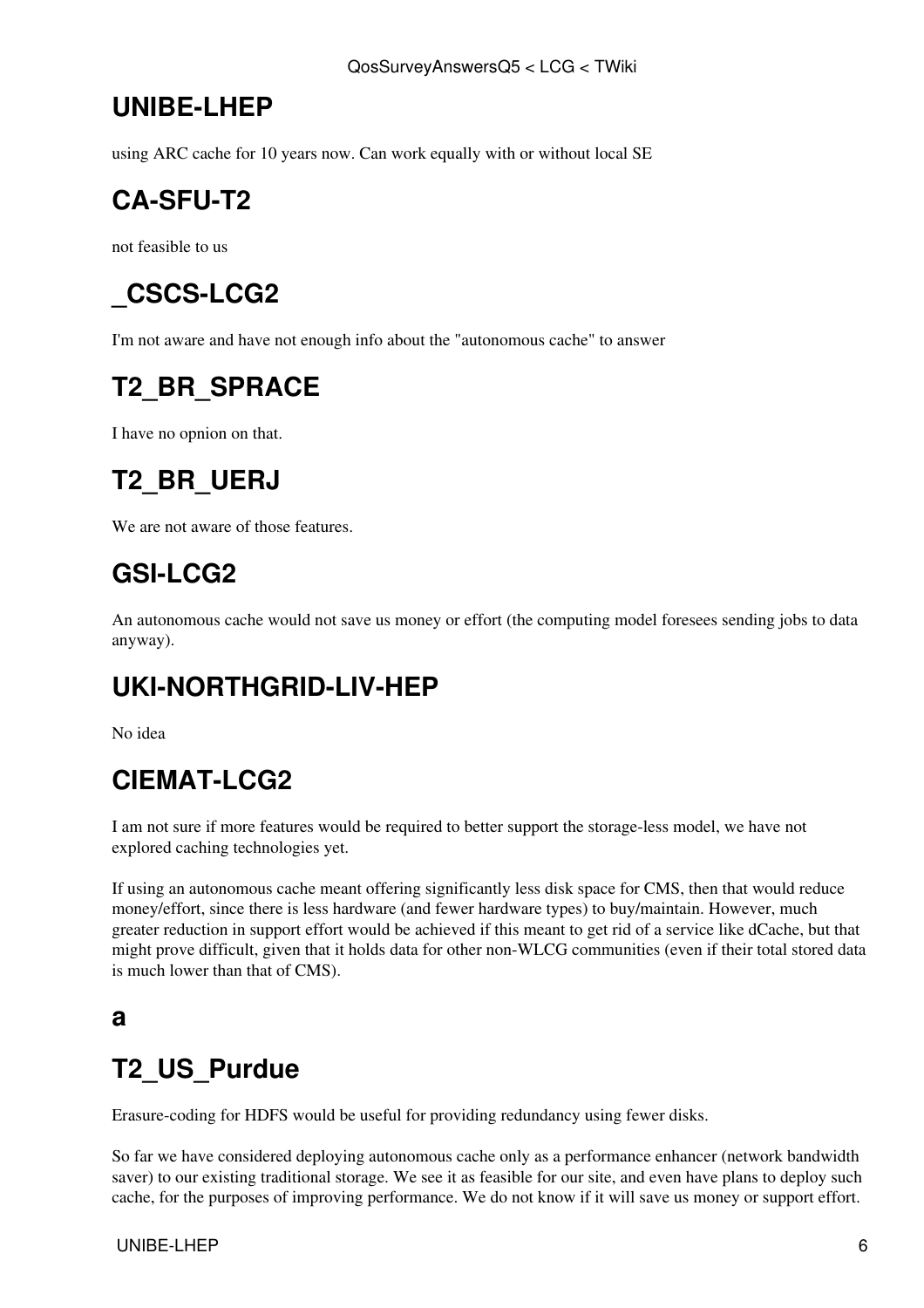We don't think our current mode of operation as a CMS Tier-2 site will be possible without traditional local storage (i.e. caches alone). The observed network bandwidth on site between storage and compute systematically exceeds the WAN speed of the whole site.

## <span id="page-8-0"></span>**[IN2P3](https://twiki.cern.ch/twiki/bin/view/LCG/IN2P3)-LAPP**

We are aware of possible options and concerned by the medium/ long term future of DPM solution in the context of DOMA. We intend to study the usability of DPM volatile pools and see if we can benefit from integrated cache. Acting as a Tier 2 Nucleus for ATLAS, the site intend to take part in the DOMA R&D activities and expect to be able to maintain a reliable and permanent storage for ATLAS. Nevertheless, the site may also experiment autonomous cache as a common solution for WLCG and non-WLCG ESFRI projects, to access data elsewhere.

## <span id="page-8-1"></span>**TRIUMF-LCG2**

Besides financial considerations, storage less sites is an option going forward into the future to perhaps increase site's reliabilities with easier cache setup and maintenance, and further cache utilization effectively optimized by the VO in principle. However, we have to be careful and ensure the overall systems is still scalable as data would still have to come from traditional sites and most likely primarily from Tier-1 centres. There has to be a proper balance with a proper optimization.

For the Canadian Tier-1 centre, we are operating a federation with production in two different locations. One location is configured to run only simulation tasks, which require the least I/O thereby minimizing transfers between the two location since the bulk of the disk storage is located at the other location. This mode of operation is quite optimal. Storage less sites could be assigned tasks that minimizes I/O (i.e. event generator and simulation tasks) and will be effective. We know from ATLAS, the great majority of cpu resources used on the Grid are for simulation tasks.

As for autonomous cache, it's good idea to have it at site or for a regional if full supported and can be easily integrated within workload and data management systems of the VO. At TRIUMF, we also have a Ceph based xcache setup available, using retired storage systems, however, ATLAS has no effective model to utilize it for a region or a site.

## <span id="page-8-2"></span>**KR-KISTI-GSDC-01**

The idea of "Storage less" site would be helpful for those sites whom cannot afford to buy, install, operate any storage systems with the lack of manpower, physical space, and so on. Also a cache can be deployed on the compute nodes along with its local disks (hdd or ssd) or in-memory space. However without have a good network connection (low latency and large bandwidth) towards the nearest storage site, the "caching" idea would not quite effective. Having a good connection should be prior to the idea of "storage less" site.

## <span id="page-8-3"></span>**GRIF**

Not planning on becoming a "storage less" site

### <span id="page-8-4"></span>**[IN2P3](https://twiki.cern.ch/twiki/bin/view/LCG/IN2P3)-CPPM**

no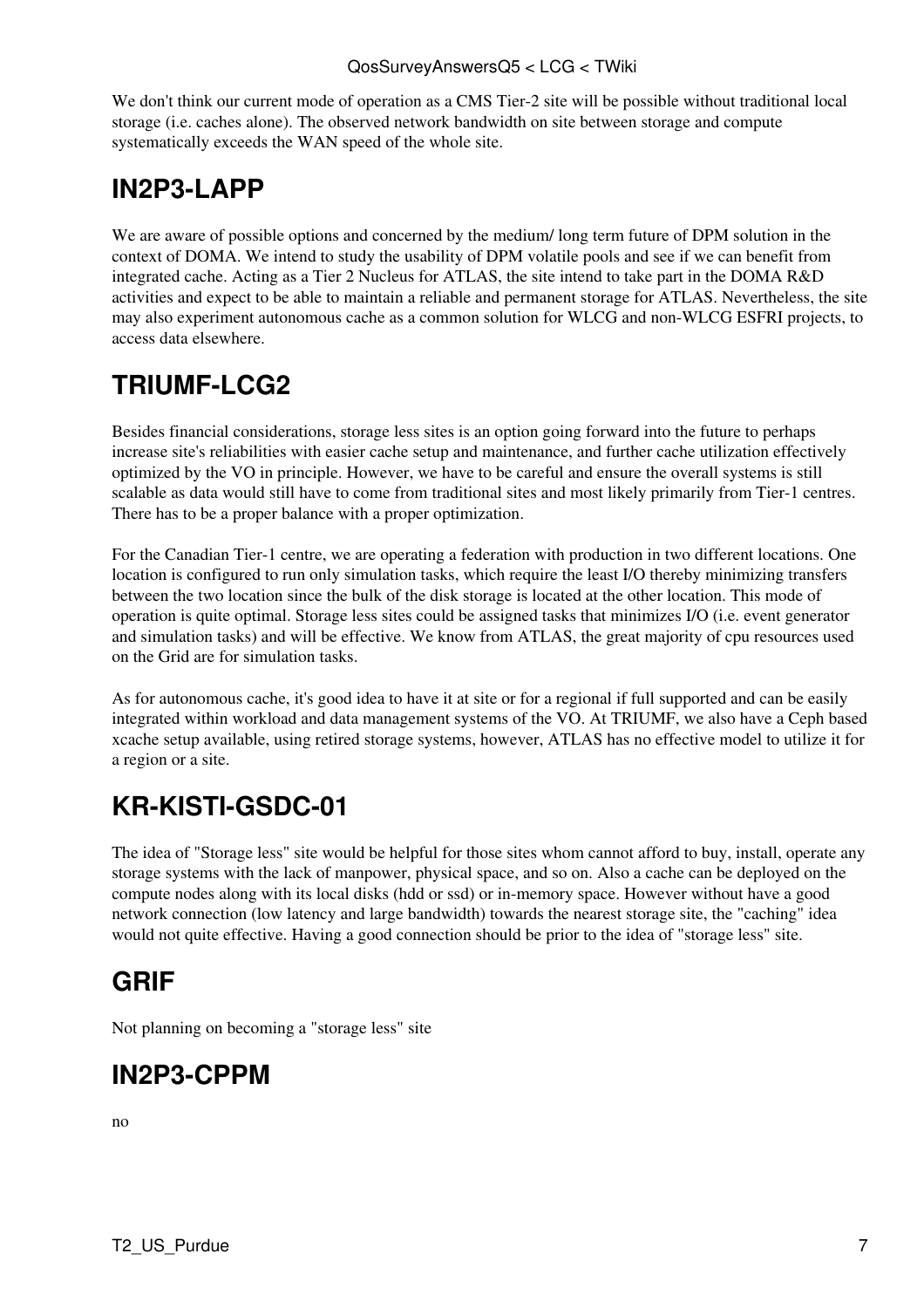#### <span id="page-9-0"></span>**[IN2P3](https://twiki.cern.ch/twiki/bin/view/LCG/IN2P3)-LPC**

missing : high throughput network. Yes, deploying an autonomous cache would save money and support effort.

## <span id="page-9-1"></span>**[IN2P3](https://twiki.cern.ch/twiki/bin/view/LCG/IN2P3)-LPSC**

storage less sites could allow to spare money and support

## <span id="page-9-2"></span>**ZA-CHPC**

Once setup EOS is pretty stable and just ticks over. The cost is the deployed storage admin costs are minimal.

#### <span id="page-9-3"></span>**JINR-T1**

N/A

#### <span id="page-9-4"></span>**praguelcg2**

WLCG storage less site would not help in our case, we host other VOs which want a permanent storage

### <span id="page-9-5"></span>**UKI-NORTHGRID-LIV-HEP**

NO IDEA

#### <span id="page-9-6"></span>**INDIACMS-TIFR**

We are a storage site and would like to keep contributing our storage resources to WLCG sites.

#### <span id="page-9-7"></span>**TR-10-ULAKBIM**

Yes, I believe.

#### <span id="page-9-8"></span>**prague\_cesnet\_lcg2**

I do not think so.

#### <span id="page-9-9"></span>**TR-03-METU**

Yes, I believe

#### <span id="page-9-10"></span>**aurora-grid.lunarc.lu.se**

### <span id="page-9-11"></span>**SARA-MATRIX\_NKHEF-ELPROD\_\_NL-T1\_**

NA, we will not be a storageless site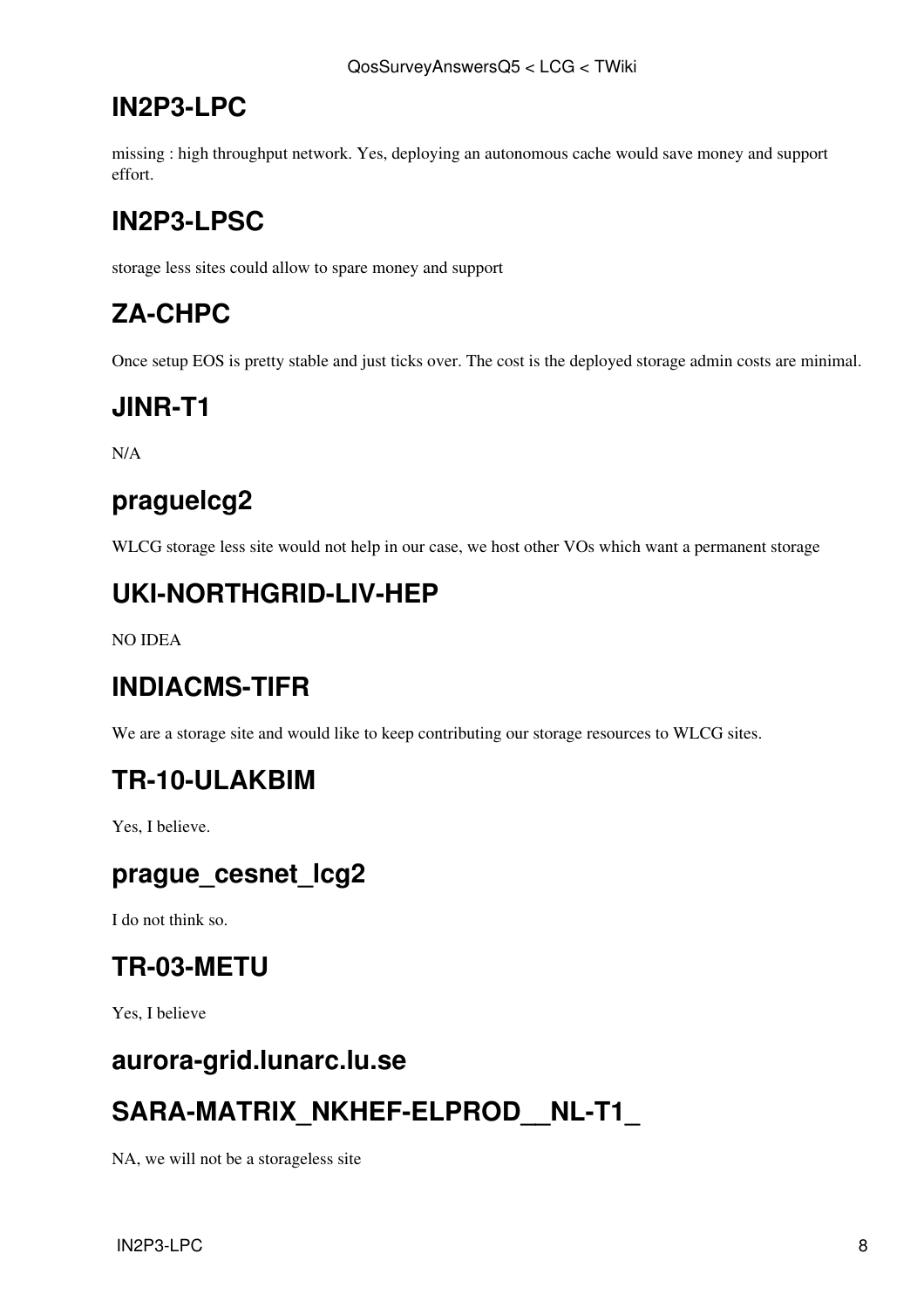#### <span id="page-10-0"></span>**-UNIBA**

## <span id="page-10-1"></span>**DESY-HH**

Desy will stay a site with reliable storage for data. Desy hosts data for many communities and experiments outside WLCG and acts as T0 or T1 for them.

Desy is worried about storage-less sites, because this would put additional load on the network and on the traditional sites.

## <span id="page-10-2"></span>**T3\_PSI\_CH**

## <span id="page-10-3"></span>**SAMPA**

-

we are offering a traditional storage site. I believe that deploy an autonomous cache can be feasible and I could support that effort.

### <span id="page-10-4"></span>**INFN-T1**

In general, any cache infrastructure to be efficient should be more performant than the "permanent storage"

## <span id="page-10-5"></span>**GLOW**

Deploying an autonomous cache would be feasible but with minimal impact on the money or support effort.

## <span id="page-10-6"></span>**UNI-FREIBURG**

no - tested an Xcache instance here - not enough cache hits (yet) improvement: job distributing site is "aware" of the contents of the cache jobs requesting files from different sites can benefit from a dynafed instance

## <span id="page-10-7"></span>**Ru-Troitsk-INR-LCG2**

 $N<sub>0</sub>$ 

## <span id="page-10-8"></span>**T2\_Estonia**

International network speed between sites rises fast, so way not share cache/storage and provide anykind of autonomous cache.

### <span id="page-10-9"></span>**pic**

We operate a Tier-1 site for ATLAS, CMS and LHCb. Also, a fraction of the ATLAS Tier-2 in Spain is co-hosted in PIC, as well as a Tier-3 infrastructure for IFAE ATLAS users. We are indeed studying in detail the data access patterns in PIC storage for CMS, and how CMS jobs that run in PIC access the input data, to better understand how to improve the a) use of the storage we provide to CMS, and b) if the deployment of a cache might be useful for some kind of CMS workflows (aka analysis jobs). It might be the case that the deployment of a cache might reduce the net capacity deployed in the site, still to know how big this impact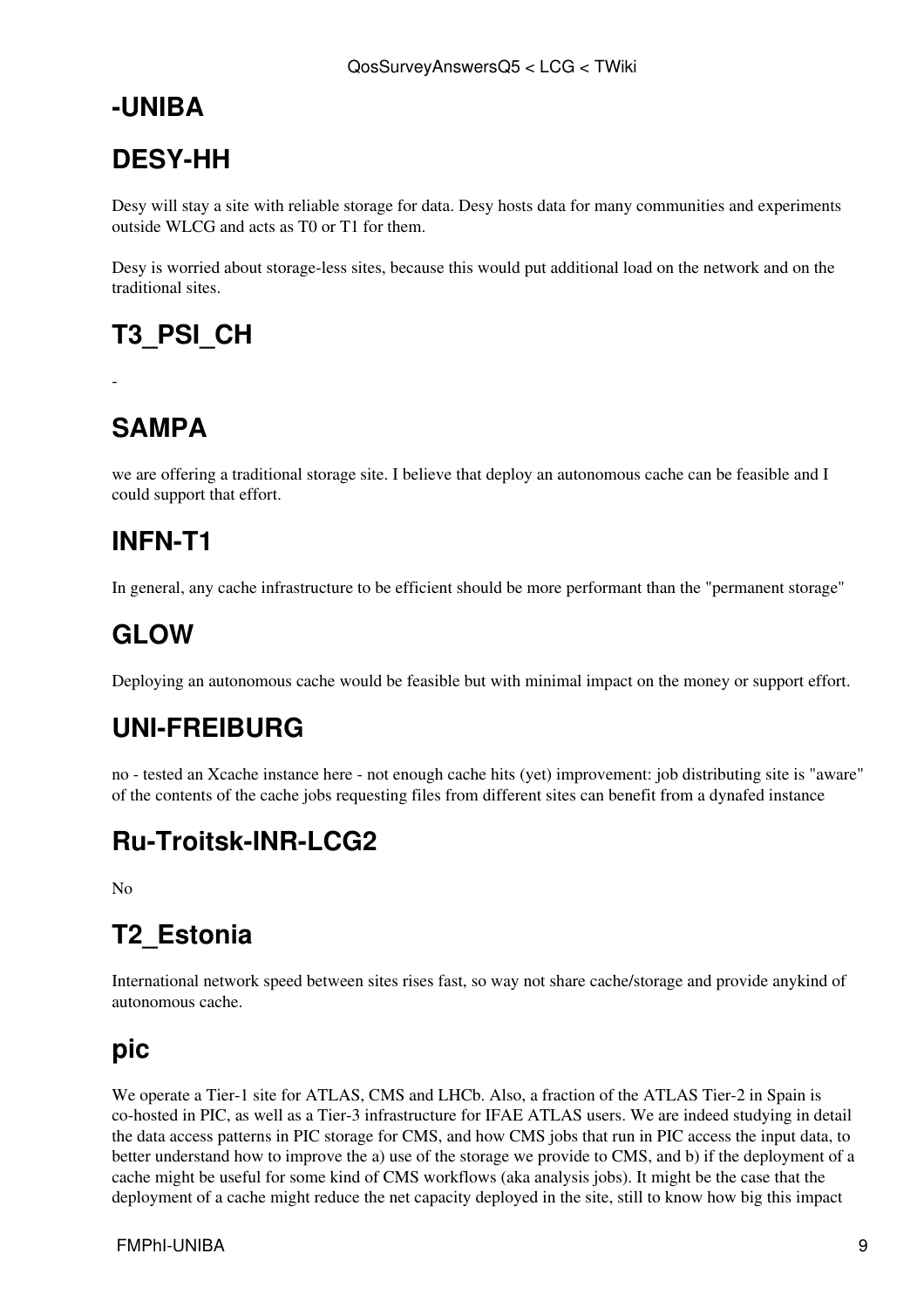#### QosSurveyAnswersQ5 < LCG < TWiki

could be, but the support effort is not likely to decrease in our site. Some other sites in the region might opt to deploy caches, and PIC might become a data exporter for these caches. This might have an impact on how the storage is deployed, in its performance, and in the underlying network. All these effects need to be addressed.

A general feature that we miss in the software we use to manage storage (dCache in our case) are more knobs to control or protect us from high load from users. We would like for instance to try and serve several VOs from the same disk server, but currently we dont do that because we are not able to set max movers limits per VO, and any VO filling up the queue could alter the transfers of all other VOs in the same server

#### <span id="page-11-0"></span>**ifae**

We operate a Tier-1 site for ATLAS, CMS and LHCb. Also, a fraction of the ATLAS Tier-2 in Spain is co-hosted in PIC, as well as a Tier-3 infrastructure for IFAE ATLAS users. We are indeed studying in detail the data access patterns in PIC storage for CMS, and how CMS jobs that run in PIC access the input data, to better understand how to improve the a) use of the storage we provide to CMS, and b) if the deployment of a cache might be useful for some kind of CMS workflows (aka analysis jobs). It might be the case that the deployment of a cache might reduce the net capacity deployed in the site, still to know how big this impact could be, but the support effort is not likely to decrease in our site. Some other sites in the region might opt to deploy caches, and PIC might become a data exporter for these caches. This might have an impact on how the storage is deployed, in its performance, and in the underlying network. All these effects need to be addressed.

A general feature that we miss in the software we use to manage storage (dCache in our case) are more knobs to control or protect us from high load from users. We would like for instance to try and serve several VOs from the same disk server, but currently we dont do that because we are not able to set max movers limits per VO, and any VO filling up the queue could alter the transfers of all other VOs in the same server

## <span id="page-11-1"></span>**NCBJ-CIS**

Our costs are not very high at the moment so we do not think about storage-less models.

## <span id="page-11-2"></span>**[RAL-](https://twiki.cern.ch/twiki/bin/view/LCG/RAL)LCG2**

Most features that a storage stack might need are "available" but in no fit state for production. One feature of Caches that I would like to see implemented is the ability to cache files only once they have been requested more than once. At [RAL](https://twiki.cern.ch/twiki/bin/view/LCG/RAL), observation of our [XRootD](https://twiki.cern.ch/twiki/bin/edit/LCG/XRootD?topicparent=LCG.QosSurveyAnswersQ5;nowysiwyg=1) caches has shown that approximately 95% of files are used just once before they are removed from the cache. However the 5% that are used more than once made up about 30% of the total usage. Caching files when they are requested for the second time would allow a much smaller cache to fufil the same job.

Experiments need to build much more flexibility into their workflows management system. A large fraction of jobs (MC simulation) require very little data access and so could be run at a "storage less" site with little drop in efficiency. If Experiments were better at matching jobs to the available resources, there would be far less need to deploy caches to enable different types of workflows to run at certain sites.

Experiments could also put effort into fetching data more effectively within their jobs. One of the stated reasons to have a cache is to reduce latency and hence improve efficiency of jobs. If a job could start fetching the data it will need before the job actually requires it, this would achieve the same goal. This might not be possible for all job types (e.g. analysis) but if it could happen with some. These jobs could be run efficiently at storage-less (and cache-less) sites.

It is feasible to deploy caches, but it would cost money and effort to support them.